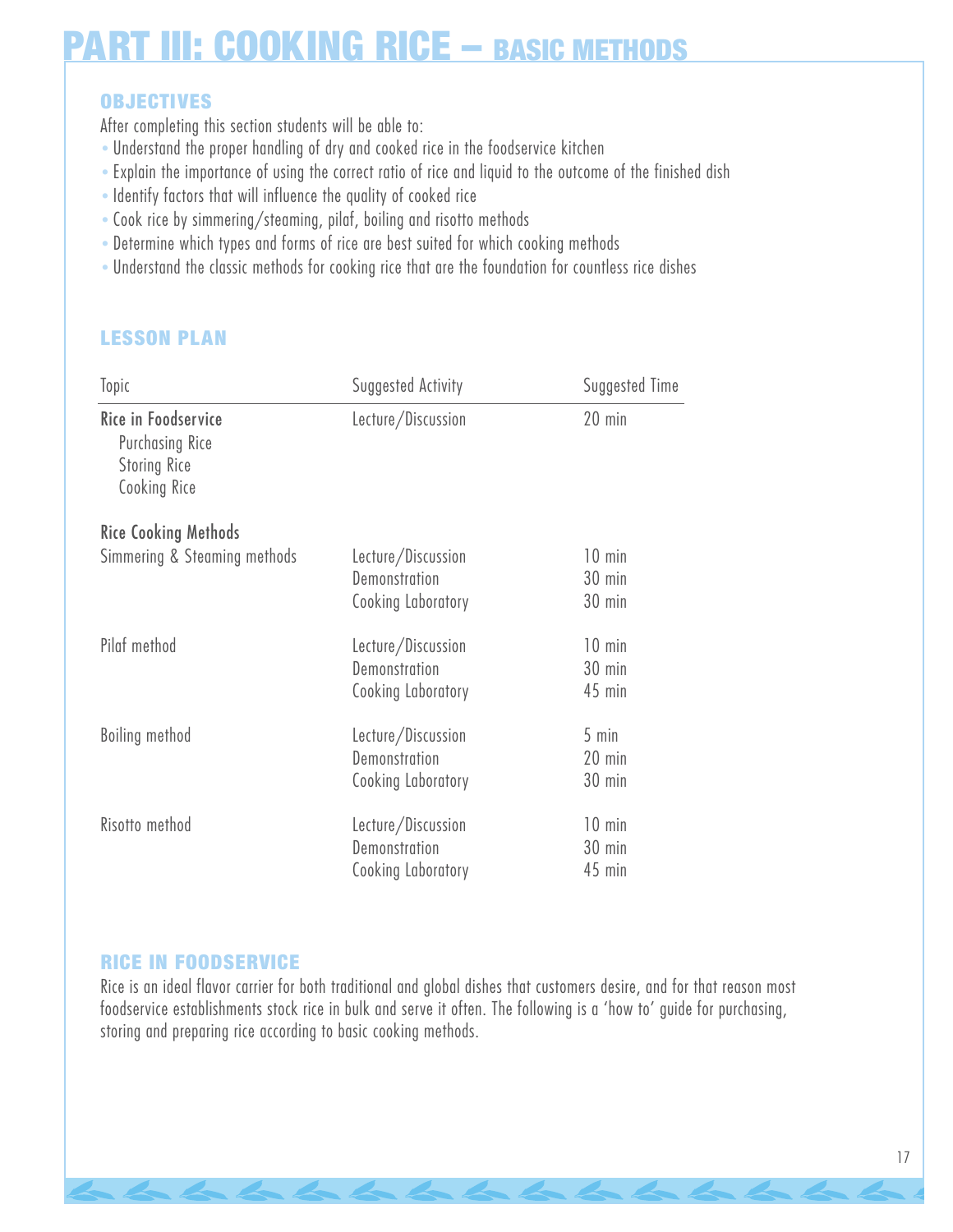### **PURCHASING RICE**

Rice is packed in a variety of sizes for foodservice. Typical sizes include:

| <b>Rice Type or Form</b>                 | <b>Common Pack Size</b>                         |
|------------------------------------------|-------------------------------------------------|
| White Rice                               | 25, 50 or 100 lb                                |
| Parboiled                                | 25 or 50 lb                                     |
| Whole Grain Brown                        | 25 or 50 lb                                     |
| Precooked (Instant)                      | 25 <sub>th</sub>                                |
| Aromatic<br>(U.S. jasmine, U.S. basmati) | 25 <sub>th</sub>                                |
| Seasoned Rice Mixes                      | $6/36$ oz. boxes/case or $12/28$ oz. boxes/case |

### **TIPS FOR ORDERING RICE**

- *•* Select the type of rice best suited to the cooking method and type of dish you are serving.
- *•* Refer to the list of U.S. Rice Suppliers online at **www.MenuRice.com/suppliers**, to search different rice types and sources.
- *•* Know the origin of products you order. The "Grown in the USA" logo ensures the high quality rice you expect, shows your support for the U.S. rice industry and reduces your carbon footprint by reducing shipping distances. Ask your distributor or supplier about the types of U.S.-grown rice available.



### **STORING RICE**

Dry Rice Storage:

- *•* Uncooked rice should be stored in a cool, dry place in tightly sealed waterproof containers to prevent absorption of moisture and aromas from other foods.
- *•* When stored properly, white rice will last almost indefinitely. For best quality, rotate your rice supply on a regular basis.
- *•* Whole grain brown rice has a shelf life of about six months. Keep whole grain rice in a refrigerator or cooler to extend shelf life to one year.

# **RICE STORAGE TIP**

Kept in a cool dry place, white rice can be stored in a tightly covered container almost indefinitely. Whole grain brown rice stays fresh for six months, or up to a year when refrigerated.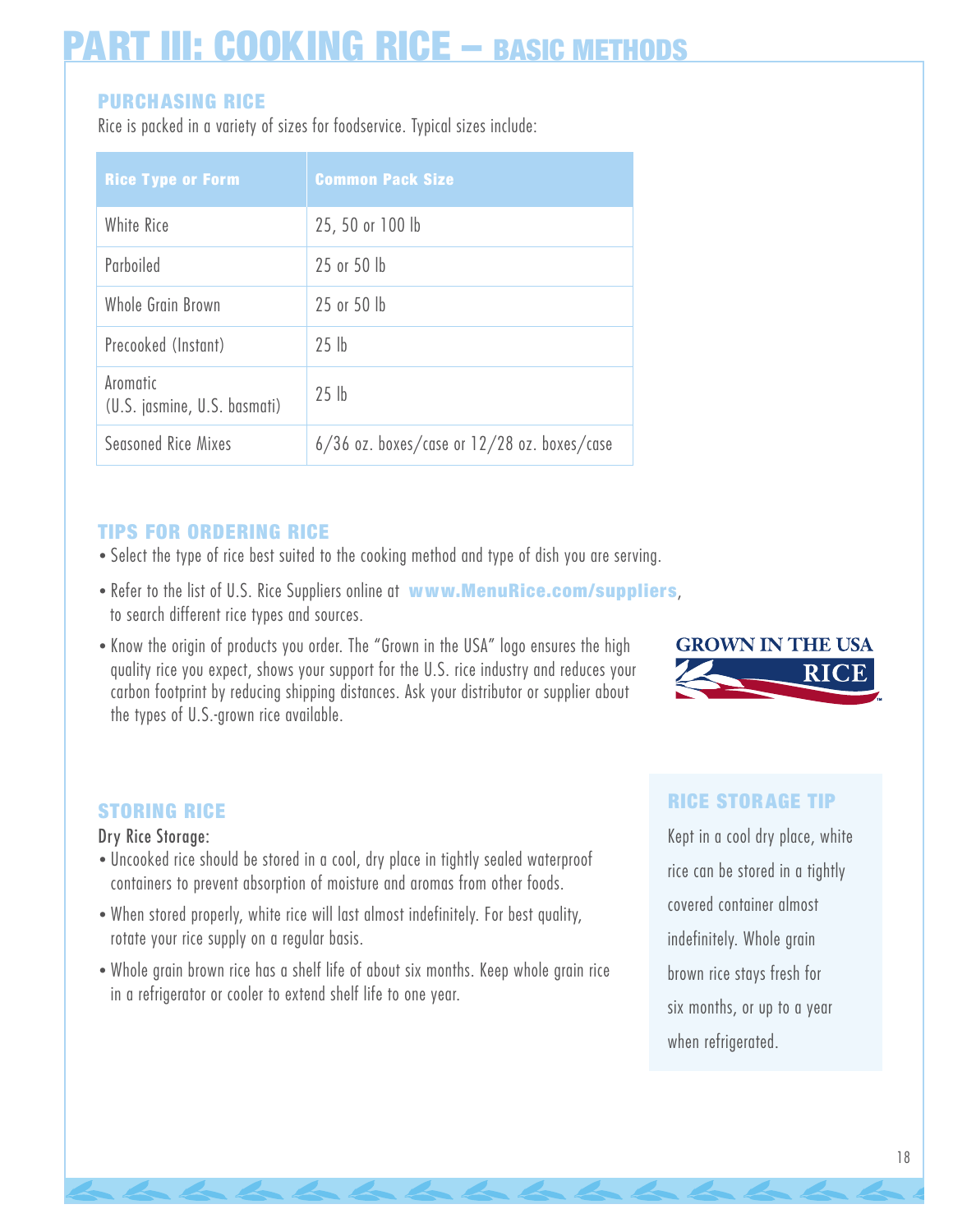### Cooked Rice Storage:

- *•* Hold hot rice for service in a steam table above 140°F (60°C).
- *•* To store cooked rice, cool the hot rice as quickly as possible by transferring it to a shallow pan. Cool rice to 70°F (21°C) within two hours and then to 40°F (4°C) within the next four hours.
- *•* Always wrap and date containers of cooked rice prior to storing in the refrigerator.
- *•* Cooked rice can be stored in the refrigerator in a tightly covered container for up to three days.

### **RICE STORAGE TIP**

Rice can absorb strong aromas, so store rice in an air-tight container away from foods such as onions or garlic.

### **COOKING RICE**

There are many different methods for cooking rice. It is important for students to learn multiple ways of cooking rice so that they are able to choose the best method for each situation and recipe.

When deciding which method to use, consider:

- *•* Type and form of rice being used
- *•* Recipe and desired finished product
- *•* Cooking equipment available
- *•* Time available
- *•* Skill level of kitchen staff

### **PROPORTION OF LIQUID TO RICE AND COOKING TIME**

Regardless of which cooking method is chosen, the proportion of liquid to rice and the cooking time are key to preparing perfectly cooked rice.

Most methods of cooking rice require a measured amount of liquid to ensure a properly cooked product. The general 'rule of thumb' is 2 to 1 (2 parts liquid to 1 part rice by volume).

However, it is important to note that different rice types may require slightly less or slightly more liquid. Check the package instructions to verify the proper ratio of liquid to rice and cooking time for the specific rice you are using.

# **COOKING WHOLE GRAIN BROWN RICE**

Growing interest in whole grains has spurred increased use of brown rice and other types of whole grain rice on menus. Brown rice can be cooked using the same methods as white rice. However, because it retains its nutritious bran and germ layers, brown rice requires slightly more liquid and longer cooking time than white rice. For best results, follow package directions.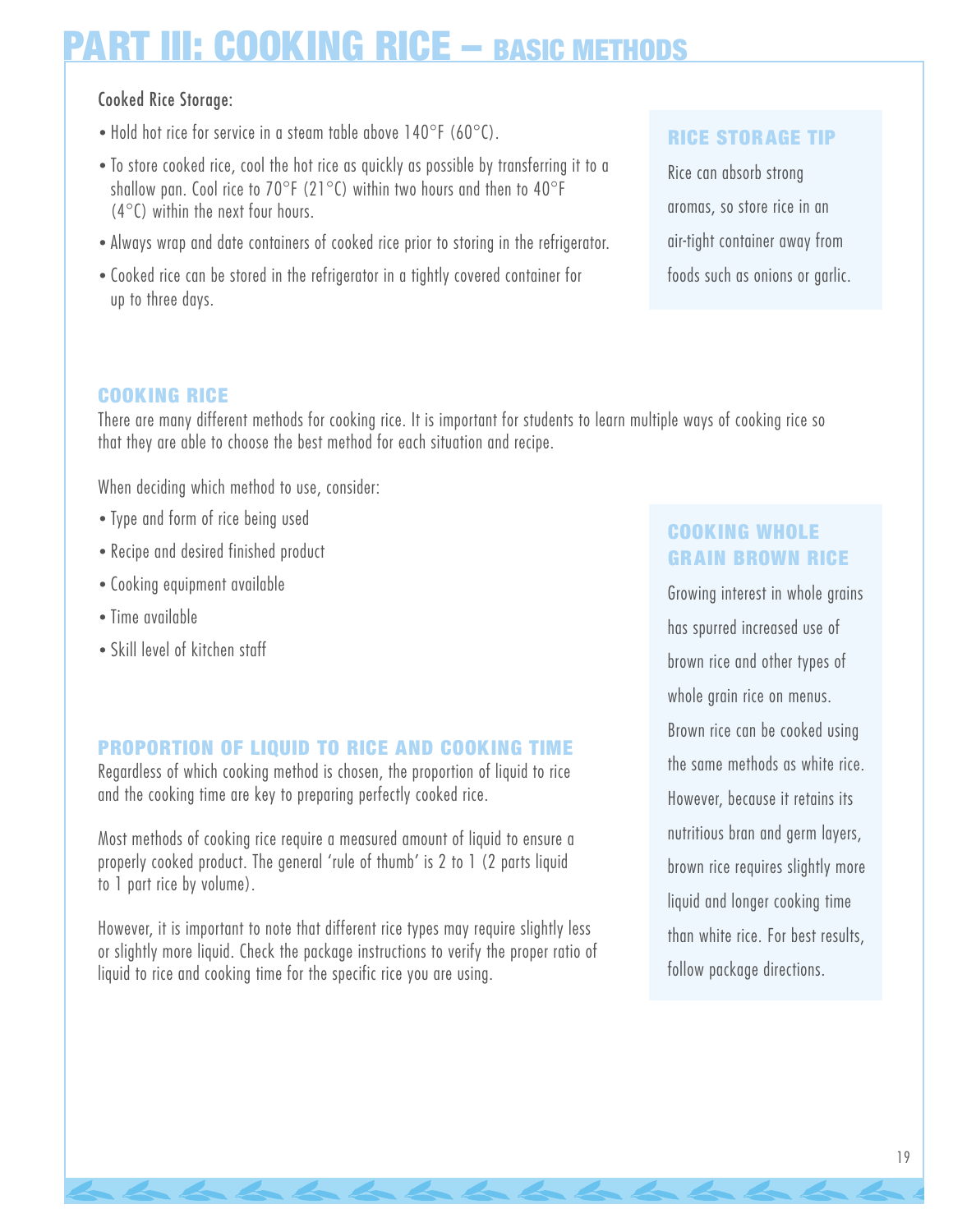Below are the approximate liquid ratios and cooking times for rice most commonly used in foodservice.

# **Rice Cooking Guide**

| <b>Rice</b>                | <b>Parts liquid</b><br>to 1 part rice<br>(by volume) | <b>Cooking time</b><br>(minutes) |
|----------------------------|------------------------------------------------------|----------------------------------|
| Long grain white           | $\gamma$                                             | $15 - 18$                        |
| Medium grain white         | $1\frac{1}{2}$                                       | $15 - 18$                        |
| Short grain white          | $1\frac{1}{4}$                                       | $15 - 18$                        |
| Parboiled                  | $2\frac{1}{4}$                                       | 20                               |
| Parboiled brown            | $2\frac{1}{4}$                                       | 25                               |
| Medium or long grain brown | $2\frac{1}{4}$                                       | $40 - 45$                        |
| U.S. jasmine               | $\overline{2}$                                       | $15 - 18$                        |
| U.S. basmati               | $\overline{2}$                                       | $15 - 18$                        |
| U.S. arborio               | 4                                                    | $20 - 30$                        |
| Wild Rice                  | 3                                                    | $40 - 50$                        |
| Seasoned rice mixes        | Follow package directions                            |                                  |

*For best results, refer to package directions for specific rice types.*

### **RICE YIELDS**

Dry rice typically triples in volume during cooking.

1 cup dry rice = 3 cups cooked rice 1 quart dry rice  $= 3$  quarts cooked rice

Dry rice more than doubles in weight during cooking, making rice dishes an excellent choice for keeping food cost low.

1 pound dry rice  $= 2 +$  pounds cooked rice

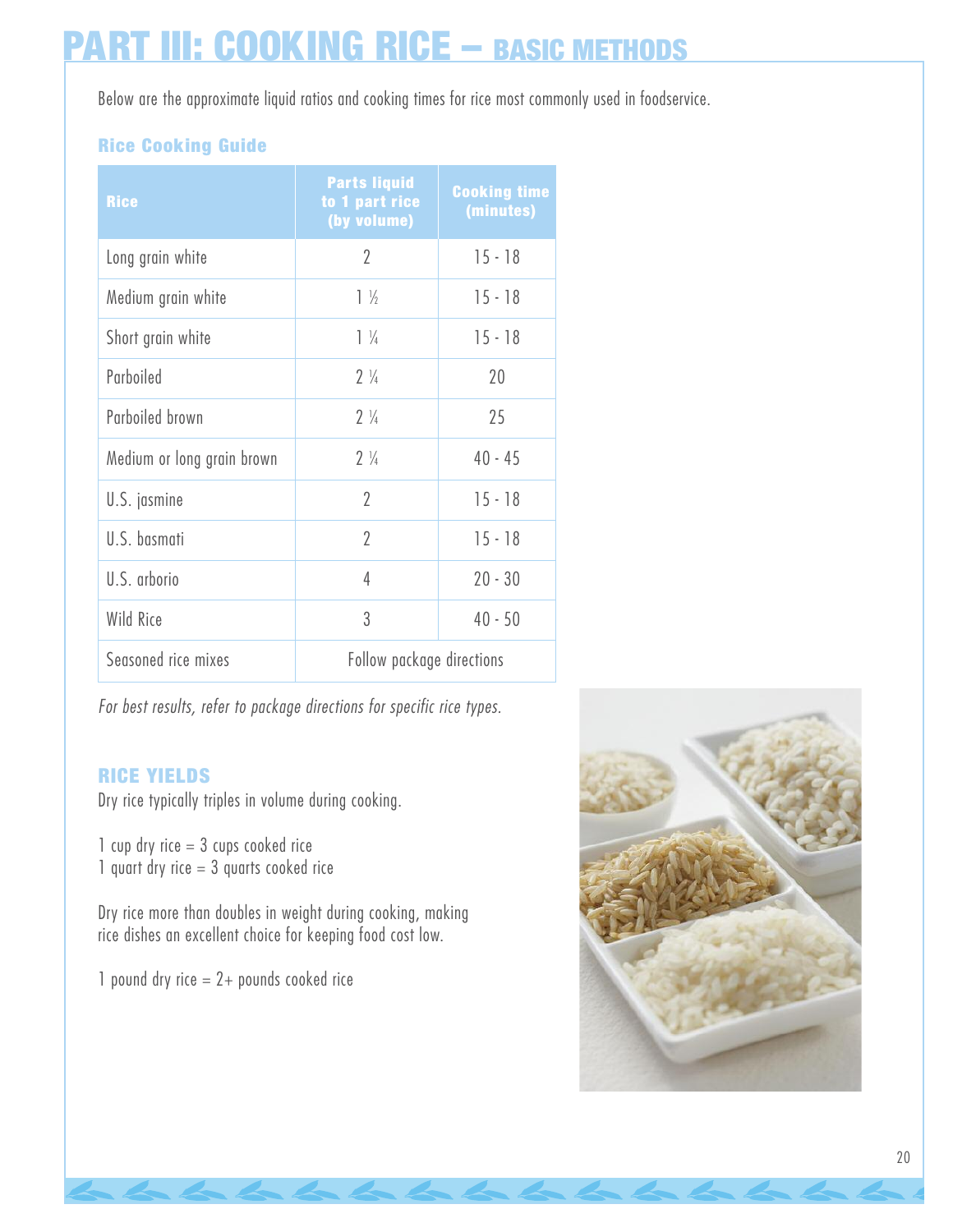### **OTHER FACTORS AFFECTING COOKING**

The quality of the final product is affected by a number of factors in addition to the water to rice ratio and cooking time. Some key considerations include:

#### **Pots and Pans:**

- *•* The size and shape of pots and pans will affect the cooking time of a rice dish. Shallow, wide pans tend to cook faster and more evenly than deeper pots.
- *•* The seal of the lid on a pot or pan will affect how much liquid is absorbed by the rice and how much evaporates as steam. Tight-fitting lids speed up cooking and reduce moisture loss.
- *•* Heavy-bottom pots and pans are recommended for stovetop cooking to disperse heat evenly and avoid scorching.

#### **Ovens:**

- *•* The calibration of ovens can change the cooking time for baked rice; check the calibration of your oven thermostat regularly and adjust accordingly.
- *•* Adding boiling water to dry rice brings cooking temperature up quickly and speeds cooking.



*•* Recovery time of different ovens is also a factor in keeping temperatures constant.

#### **Batch Size:**

- *•* A larger batch takes longer to come to temperature and longer to cook.
- *•* Larger batches require slightly less liquid than smaller batches.

#### **Rinsing:**

- *•* U.S. rice is a clean product and does not require washing or rinsing before or after cooking.
- *•* Rinsing will cause nutrient loss in enriched rice.
- *•* There are specific preparations where rinsing may be required to produce the desired result, such as preparing rice for sushi.
- *•* If rice is rinsed or soaked before cooking, the amount of liquid needed will be slightly less, and the cooking time may be reduced, depending on length of time rice is soaked.

#### **STOCK OR WATER?**

The most common liquids for cooking rice are water or stock (chicken, veal, seafood and vegetable are commonly used). Stock gives you a richer tasting finished product that may be desirable for specific recipes or when pairing rice with other foods. Water produces mild tasting rice that is a versatile flavor carrier and can be paired with any food.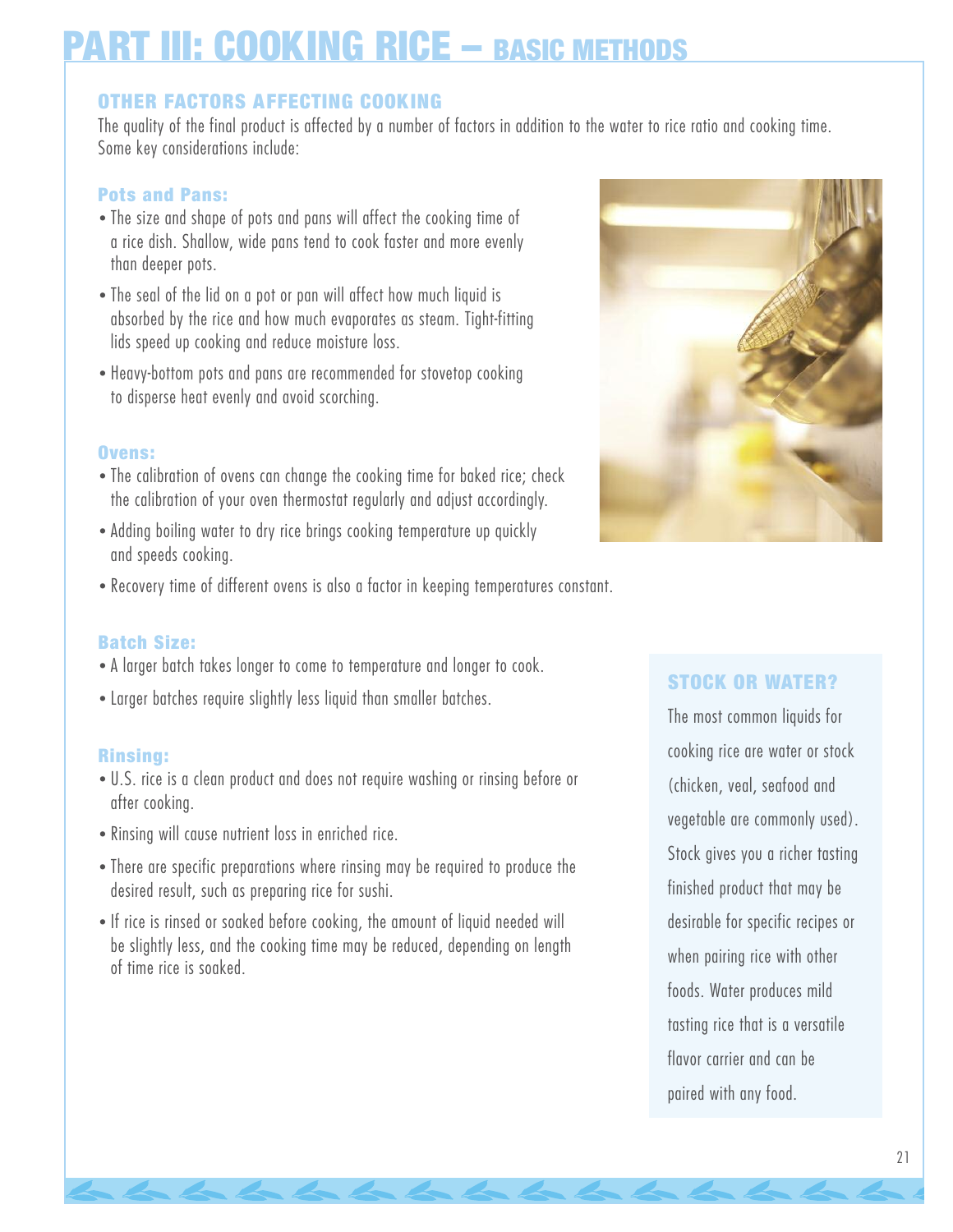# **RICE COOKING METHODS**

#### **Simmering/Steaming Method**

Simmering and steaming methods are often referred to interchangeably. The characteristics of "steamed rice" change with the type of rice. Long grain rice is tender and fluffy with separate grains, while short and medium grain rice is tender, moist and sticky.

Simmering/steaming can be done in a pot on the stove, in a hotel pan in the oven or in a rice cooker. Although simmering rice on a stove top is the most common practice, using one of the other options is helpful in foodservice operations, especially when stove top space is limited. Steamed rice can also be made in a commercial steamer, where water combined with steam cooks rice more quickly.

### Key Tips:

(For best results, refer to Package Directions or Rice Cooking Guide on page 20)

- *•* Use a measured amount of liquid and rice to ensure the proper texture of the cooked rice.
- *•* Gentle simmering ensures that rice will absorb liquid evenly and kernels will remain intact.
- *•* Water-soluble nutrients are retained when all of the cooking liquid is absorbed into the rice.
- *•* Simmering and steaming methods are appropriate for all types of rice.



# **Recipe: Simmered/Steamed Long Grain White Rice** yield: 3 pt. (1.5 L)

| $1$ qt.            | $\perp$ . | water                                    |
|--------------------|-----------|------------------------------------------|
| $1$ pt.            | 500 ml.   | long grain white rice or parboiled rice* |
| $\frac{1}{2}$ tsp. | 5 ml.     | salt                                     |

### For Stove Top:

- 1. Combine water, rice and salt in a heavy pot; bring to a boil.
- 2. Cover the pot and simmer over low heat for 15-20 minutes, or until rice is tender and water is absorbed (see Rice Cooking Guide on page 20).
- 3. Remove from heat; let stand 5 minutes. Remove cover and fluff with a fork to help release steam.

### For Oven:

- 1. Combine rice and salt in a hotel pan. Place near oven. Carefully pour boiling water into pan and stir to moisten.
- 2. Cover tightly with lid or heavy foil. Using oven mitts, carefully place pan in preheated 350°F (177°C) oven.
- 3. Bake 30 minutes (up to 40 minutes for parboiled rice) or until rice is tender and water is absorbed (see Rice Cooking Guide on page 20).
- 4. Remove from oven; let stand 5 minutes. Remove cover and fluff with a fork to help release steam.
- \* To simmer/steam medium or short grain rice using this method, see Rice Cooking Guide on page 20 for amount of water. To retain the desired moist, clingy texture of medium or short grain rice, fluffing with a fork is NOT necessary.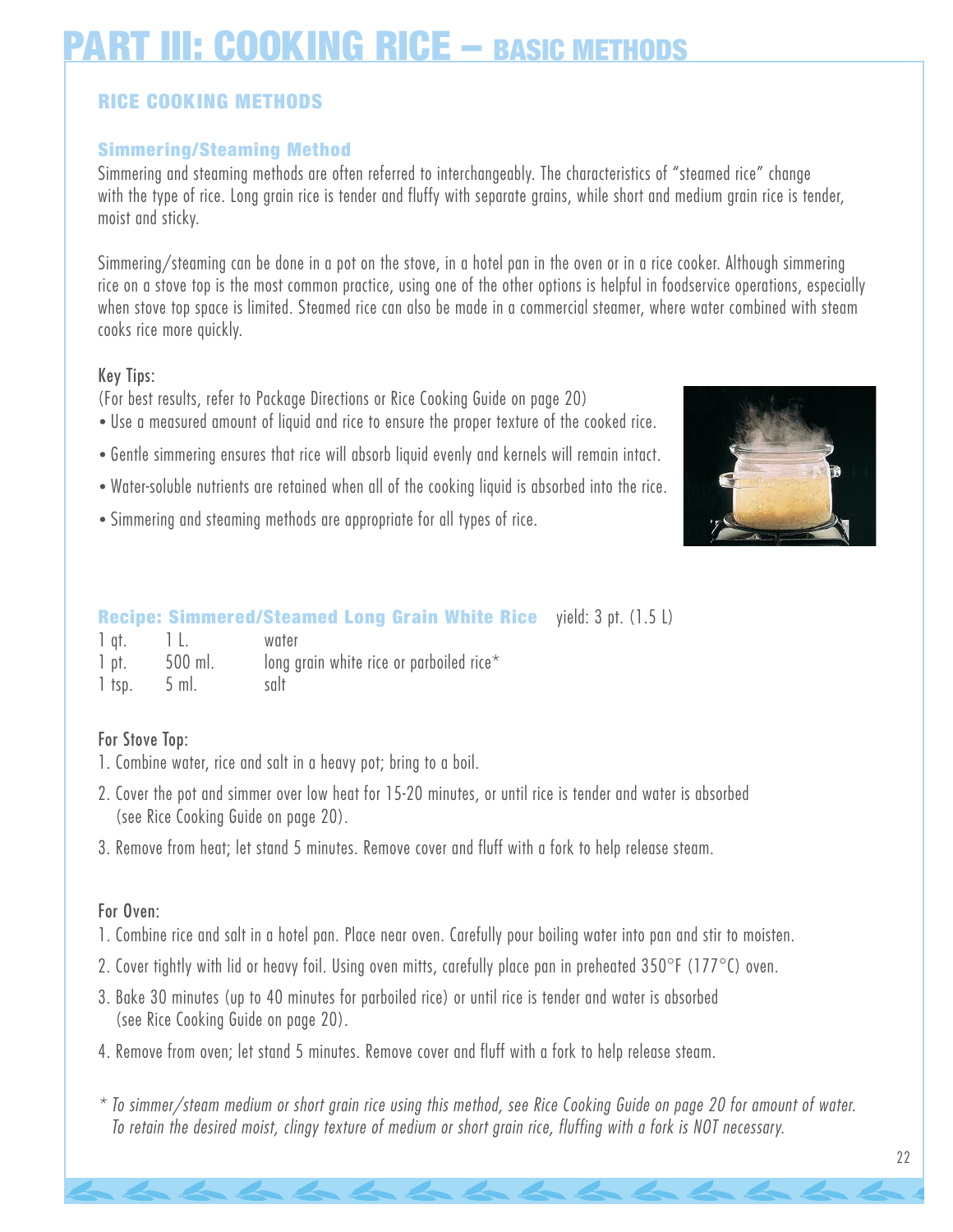#### **Commercial Steamer**

Rice may be cooked in a commercial steamer in essentially the same way as oven-simmered rice except the pan is not covered and the cooking process is completed in about half the amount of time.

#### **Rice Cookers**

Electric rice cookers are increasingly popular in foodservice kitchens for preparing steamed rice. Rice cookers are easy to use and foolproof, producing a consistent product by employing a thermostat sensor to cook rice for precisely the right amount of time.

As soon as all of the water has been absorbed, the thermostat detects the increase in temperature and automatically converts the cooking cycle to a "warm setting" that keeps the rice hot without overcooking it. Because rice cookers are insulated and sealed, there is less evaporation and the ratio of water to rice may be slightly lower than in other rice cooking methods. For best results, follow the directions recommended by the rice cooker manufacturer for the type of rice you are preparing.

#### **Pilaf Method**

The pilaf method begins by sautéing rice in butter or oil, often with herbs or aromatic vegetables (onions, celery, garlic, etc.), and then adding a measured amount of flavorful liquid (usually stock) for simmering. The initial sautéing step enhances the flavor of the rice by toasting it lightly and coating the grains with fat to prevent them from sticking together and resulting in highly flavored rice with separate fluffy grains.

Rice pilaf is a popular dish in foodservice operations.

- *•* Its flavor is versatile and varies by changing the cooking liquid, vegetables and seasonings used.
- *•* The cooking technique ensures that the grains of rice remain separate, so rice pilaf holds well for long periods without becoming sticky.

### Key Tips

- *•* Keep the heat low when sautéing aromatic vegetables and herbs to release maximum flavor without browning.
- *•* Make sure the rice is completely coated with fat and 'toasted' to the degree desired before adding the liquid.
- *•* After the liquid is added, pilaf rice is simmered on the stove top or in the oven in the same method used in making simmered/steamed rice.

### *•* Use long grain white or brown rice, parboiled rice or aromatic rice for the most separate grains.

*•* Wild rice is a popular addition to rice pilaf. Because it is a whole grain and requires longer cooking time than white rice, it is recommended that wild rice is cooked separately and added at end of cooking to ensure proper texture.

# **REHEATING COOKED RICE**

- *•* Rice may be reheated on top of the stove, in an oven or in a commercial steamer. Smaller quantities of rice can be reheated in a microwave oven. When reheating rice, be sure that it reaches an interior temperature of at least 165°F (74°C).
- *•* Cooked rice becomes firmer during refrigeration, but will soften when it is reheated. You may add a small amount of water to rice to add moisture when reheating.



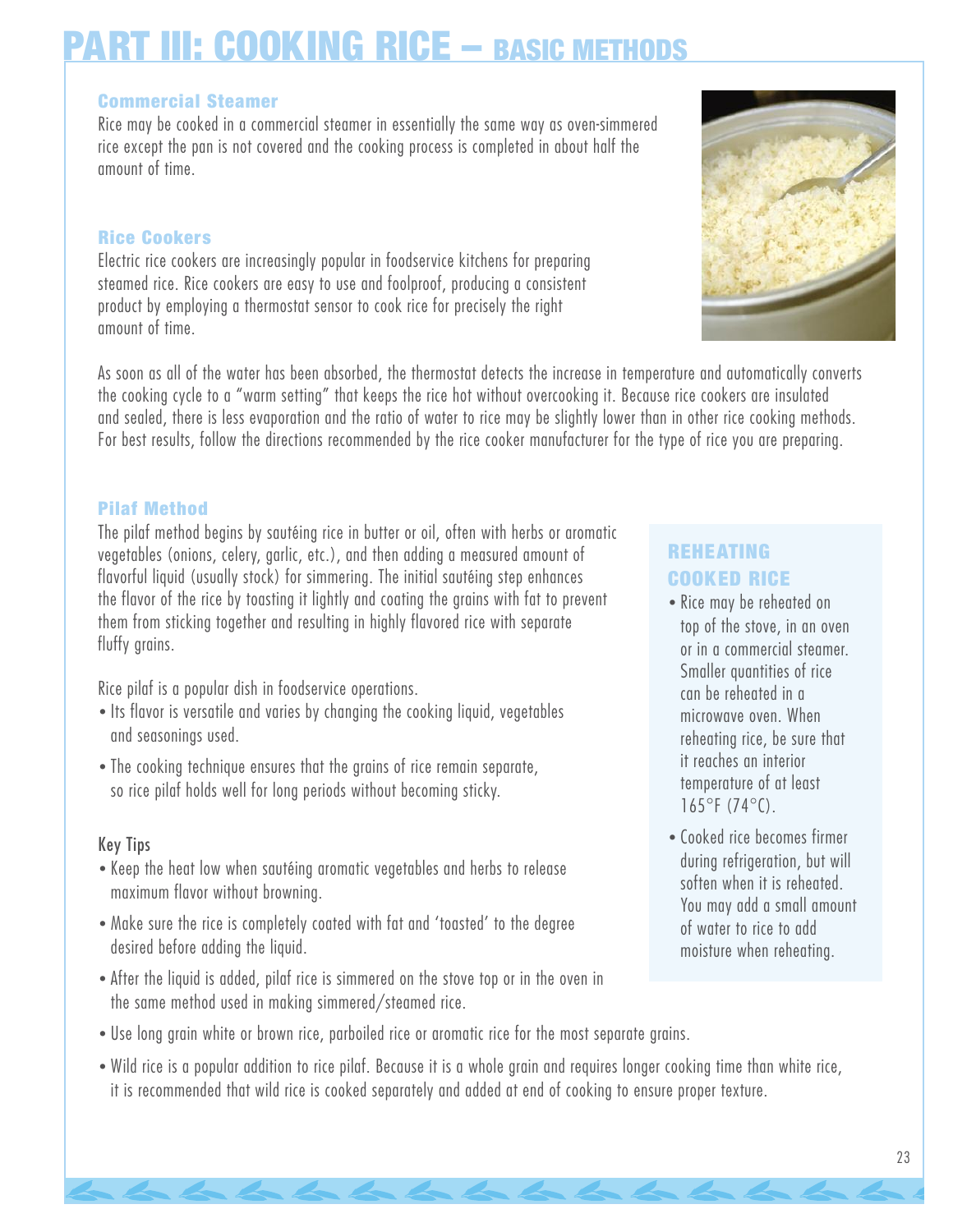|          |         | <b>Recipe: Rice Pilaf</b> yield: 3 pt. (1.5 L)   |
|----------|---------|--------------------------------------------------|
| 2 oz.    | 30q.    | butter                                           |
| 2 oz.    | 60 g.   | onion, small dice                                |
| 1 pt.    | 500 ml. | long grain white rice or parboiled rice          |
| $1$ qt.  | 1 L     | stock (chicken, veal, seafood or vegetable), hot |
| 1 ea.    |         | bay leaf                                         |
| to taste |         | salt and white pepper                            |



### For Stove Top:

- 1. Melt butter in a heavy saucepan over medium-low heat. Add the onion, stir to coat with fat, cover the pan and cook until onion is translucent (do not allow to brown).
- 2. Add rice and stir to coat with the butter. Sauté briefly to lightly toast rice.
- 3. Add stock and bay leaf and season to taste. Stir to moisten rice, and bring to a simmer.
- 4. Cover the pot and simmer over low heat for 15-20 minutes until rice is tender and liquid is absorbed (see Rice Cooking Guide on page 20).
- 5. Remove from heat; let stand for 5 minutes. Remove cover and fluff with a fork to help release steam.

#### For Oven:

- 1. Melt butter in a rondo or heavy, oven-proof saucepan over medium-low heat. Add the onion, stir to coat with fat, cover the pan and cook until onion is translucent (do not allow to brown).
- 2. Add rice and stir to coat with the butter. Sauté briefly to lightly toast rice.
- 3. Add stock, bay leaf and season to taste. Stir to moisten rice, and bring to a simmer.
- 4. Cover and place in a 350ºF (177ºC) oven for about 30 minutes (up to 40 minutes for parboiled rice) until rice is tender and liquid is absorbed (see Rice Cooking Guide on page 20).
- 5. Remove from oven; let stand for 5 minutes. Remove cover and fluff with a fork to help release steam.

To make Whole Grain Brown Rice Pilaf using this method, see Rice Cooking Guide on page 20 for amount of liquid and cooking time.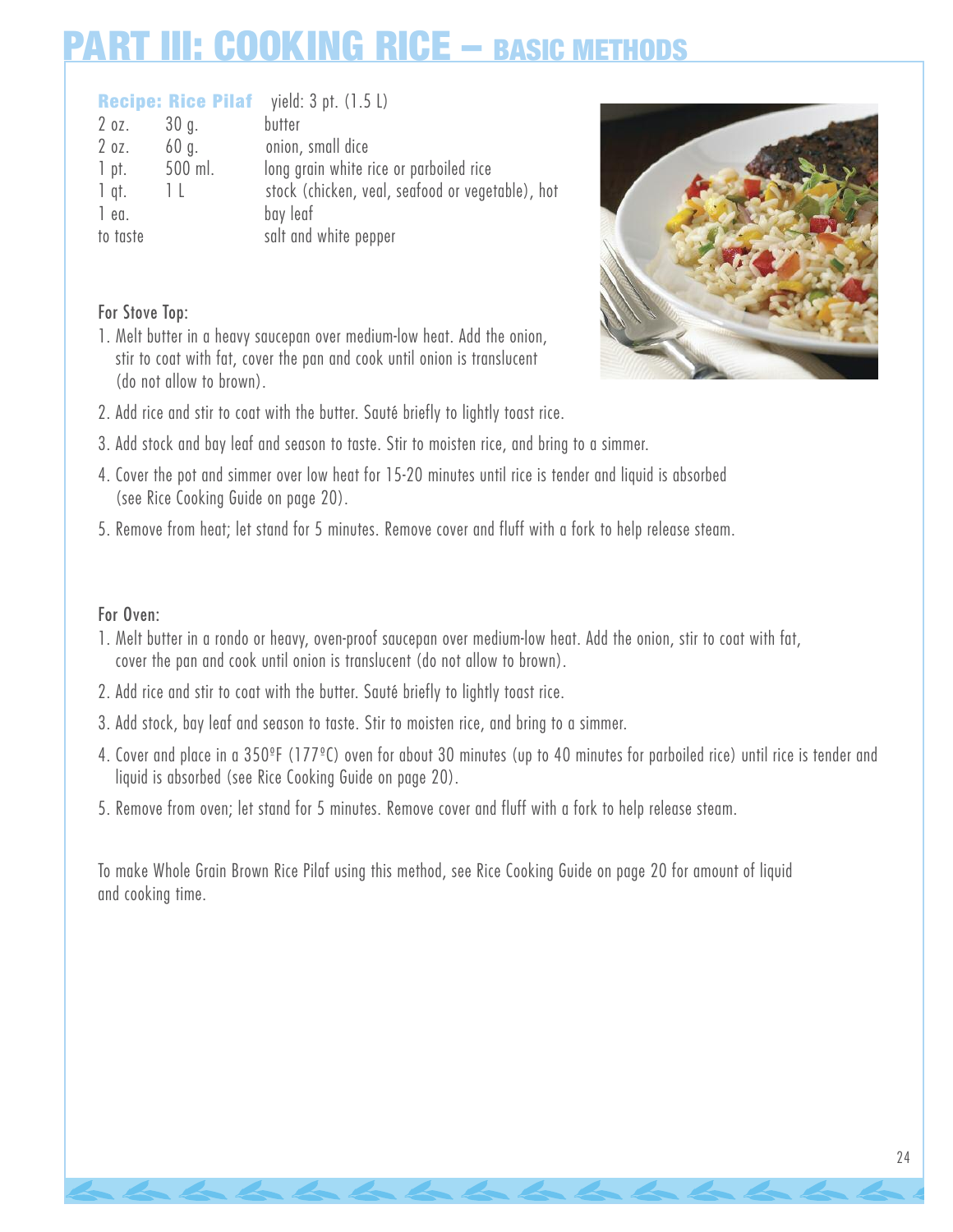# **RT III: COOKING RICE – BASIC M**

#### **Boiling Method**

The boiling method, sometimes referred to as the "pasta method," produces tender grains of rice that are completely separate and not sticky. The method is sometimes used for rice that will be used in soups and salads.

Although boiling is a very easy method to execute, it should be noted that water-soluble nutrients including those in enriched rice, will disperse in the cooking water and will be lost when water is drained off, so this method it is not recommended for everyday rice preparation.

### Key Tips:

- *•* Use a large amount of lightly salted boiling water—about 1 gallon of water for each pound of rice.
- *•* Bring the water to a vigorous boil before adding the rice. Vigorous movement keeps the grains of rice from sticking together.
- *•* Once the rice is tender and fluffy drain off the excess water.
- *•* Cooked rice may be used immediately or rinsed with cold water to cool for later use.
- *•* The boiling method is appropriate for most varieties of rice.

### **Recipe: Boiled Rice** yield: 3 pt. (1.5 L)

| 1 gal.             | 4 L.    | water                                             |
|--------------------|---------|---------------------------------------------------|
| $1$ Tbsp. $15$ ml. |         | salt                                              |
| 1 pt.              | 500 ml. | medium or long grain white rice or parboiled rice |

- 1. Combine water and salt in a large pot and bring to a rapid boil.
- 2. Add rice, stir, cover and return to a boil.
- 3. Uncover and boil until rice is tender (see Rice Cooking Guide on page 20).
- 4. Drain off water. Serve immediately or rinse the rice in cold water. Reheat for service.

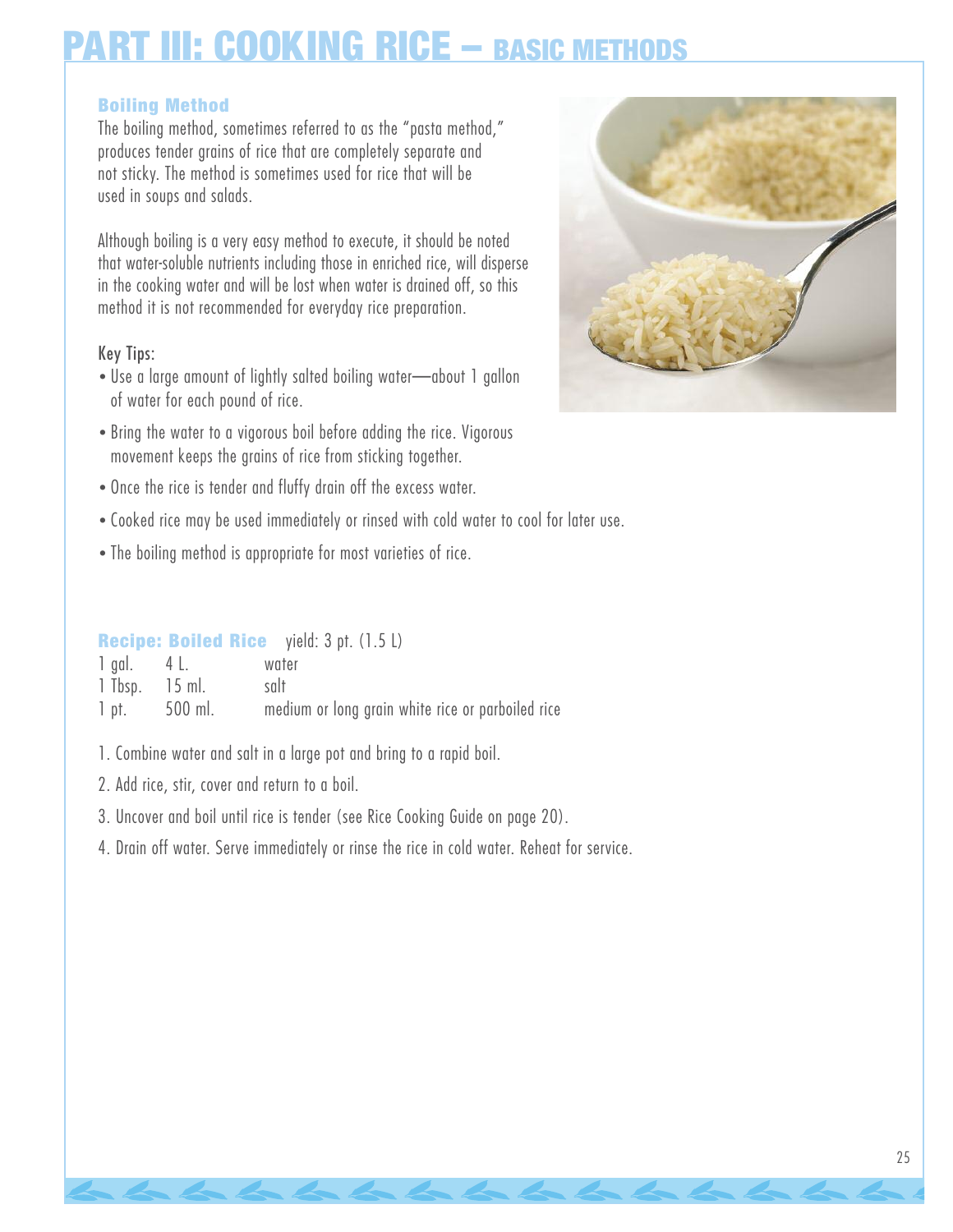### **Risotto Method**

Risotto is a traditional Italian method for cooking medium grain or arborio rice which has become increasingly popular in the U.S. Unlike the steaming and pilaf methods, where the rice is gently cooked and not disturbed during cooking to ensure the rice grains are fluffy and separate, the risotto method cooks rice at an active simmer while stirring in hot flavorful liquid (usually a combination of stock and wine) in small increments until the rice is tender.

# Key Tips:

*•* Risotto is made in an open pot or pan; constant evaporation means that more cooking liquid must be used and the liquid's flavors become concentrated, making risotto one of the most highly flavored methods of preparing rice.



- *•* By stirring the rice as it simmers, the constant friction rubs cooked starch from the surface of the rice grains to thicken the liquid into a creamy sauce while retaining the firm texture of the rice.
- *•* Risotto is frequently enriched with butter, cheese or cream and a wide range of ingredients can also be added, including ham, mushrooms, shellfish, various cheeses and vegetables.
- *•* Risotto is best made using medium grain or U.S. arborio rice.

### Classic Risotto Dishes

Some of the most well known types of risotto include:

*Risotto Milanese:* Add <sup>1</sup> ⁄2 tsp. (3 ml) saffron threads to the rice before adding the stock to the basic risotto recipe.

*Risotto Piemontaise:* Cooked risotto is finished with thin slices of truffle.

*Risotto alla Zucca:* Cook 10 oz. (300 g.) diced pumpkin or squash with the onions in the basic risotto recipe.

*Risotto con Funghi:* Cook 6 to 8 oz. (170-225 g.) mushrooms (domestic or wild) with the onions in the basic risotto recipe.

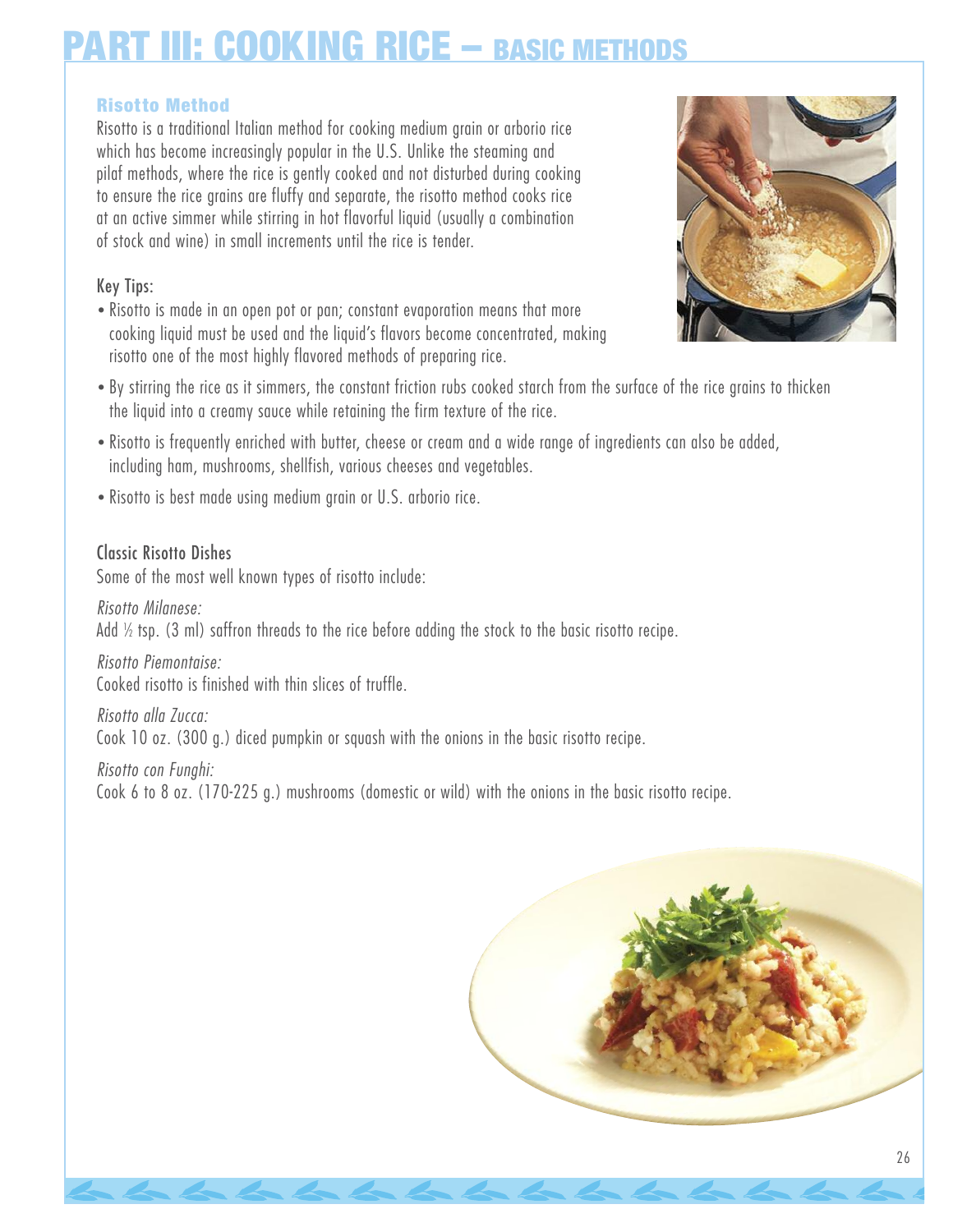# **RT III: COOKING RICE – BASIC M**

#### **Recipe: Basic Risotto** yield: 2 qt. (2 L.), 10 (6 oz./200 ml.) appetizer or side dishes

| 2 gt.       | 2 L.    | stock (chicken, veal, seafood, or vegetable) |
|-------------|---------|----------------------------------------------|
| to taste    |         | salt and white pepper                        |
| $30z$ .     | $45$ g. | butter                                       |
| $2$ oz.     | $60$ g. | onion, small dice                            |
| 1 pt.       | 500 ml. | medium grain or U.S. arborio rice            |
| $\lceil$ c. | 250 ml  | dry white wine                               |
| 30Z.        | $85$ g. | grated Parmesan cheese                       |
|             |         |                                              |

- 1. Bring chicken stock to a simmer and season with salt and pepper; keep hot.
- 2. Melt 2 oz. (60 g.) butter in a heavy saucepan over medium-low heat. Add the onion, stir to coat with fat, cover the pan and cook until onion is translucent—do not allow to brown.
- 3. Add rice and stir to coat with the butter.
- 4. Add wine; raise heat to medium and stir until most of the wine is absorbed.
- 5. Add about 1 pt. (500 ml.) of hot stock. Stir until most of the stock is absorbed.
- 6. Repeat step 5 until all the stock is absorbed and the rice becomes tender. (See Method below for directions for cooking risotto "to order").
- 7. Finish the risotto by stirring in the remaining butter and the Parmesan cheese. Serve immediately.

# **Risotto in Foodser vice**

Traditionally, risotto is cooked from start to finish without stopping, then served as soon as it is finished to retain the ideal consistency—rice that is firm to the bite with a sauce that is delicate and creamy. For this reason, it is not recommended that risotto be "held" for an extended period, as the rice will continue to absorb liquid, the sauce will thicken, and it will lose the characteristic texture and consistency essential for this classic dish. These limitations can be challenging for foodservice operations, however, the following instructions provide a fail proof method of precooking risotto ahead so that it can be "finished" to order with outstanding results.

# Shortcut for Making "Risotto to Order":

- 1. Prep the risotto as directed until it is about three quarters of the way done. Do not add the last addition of liquid or any embellishments.
- 2. Spread the partially cooked risotto on a baking tray to cool quickly, cover and refrigerate it until service. In the refrigerator the starch firms, giving the grains of rice more resilience than if it were fully cooked and kept warm.
- 3. For service, reheat a portion of the chilled risotto in a pot or pan, stirring in the last addition of liquid and any embellishments. During this process the rice warms and retains its shape, while the added liquid is thickened with the starch that had previously been released from the grains.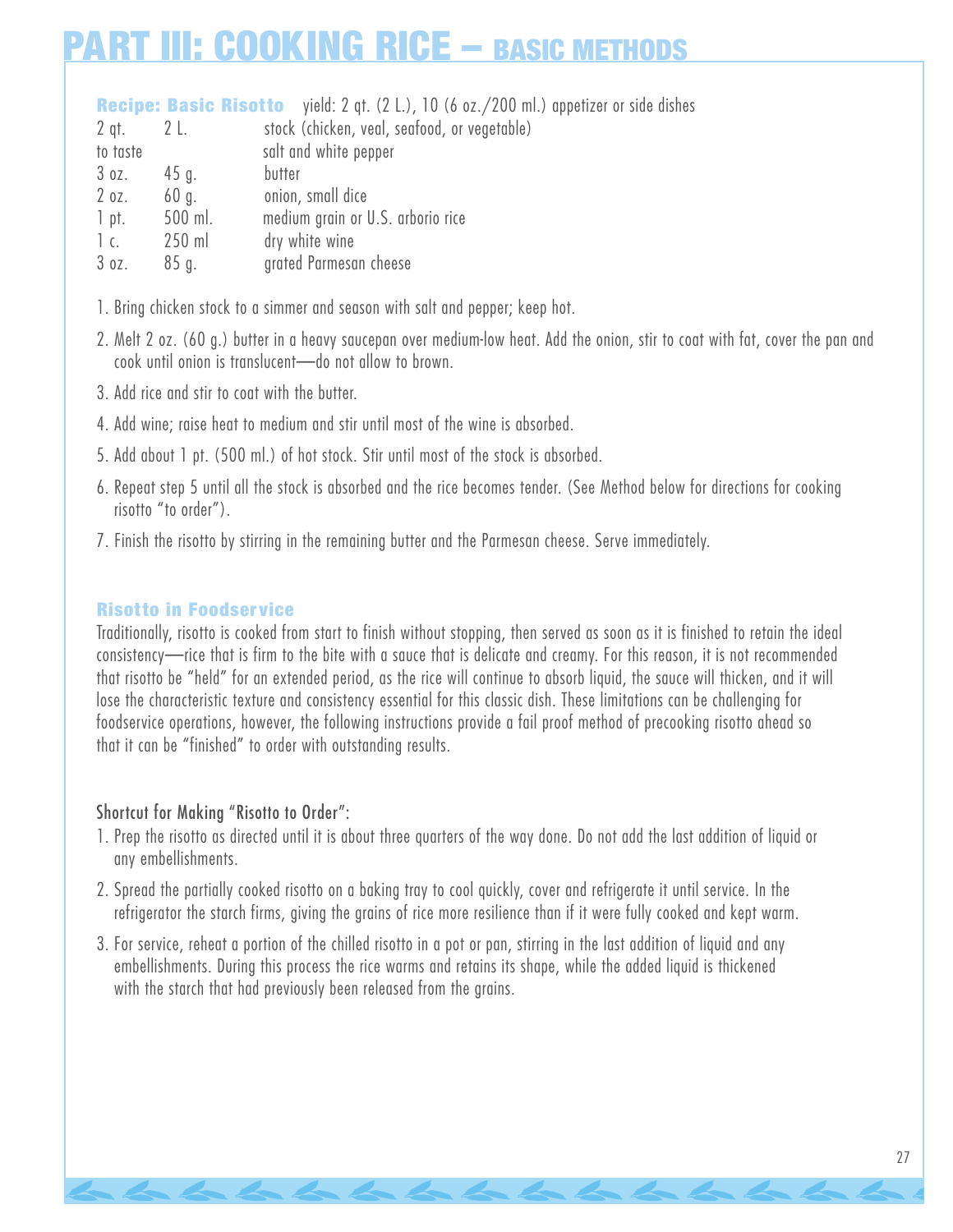# **PARTILE:** COOKING RICE – **BASIC** MET

Visit **www.MenuRice.com** for more information on all of these topics.

### **REVIEW/QUIZ QUESTIONS**

1. Which method/classic dish requires the most liquid in the cooking process?

2. When substituting brown rice for white rice in a recipe, what adjustments are needed?

3. *True or False*: All rice should be rinsed in cold water before cooking.

4. Describe three reasons why rice is a profitable ingredient on the menu?

5. How much cooked rice will 1 cup of dry rice yield?

6. Why is it important to add boiling water to oven preparation of steamed rice and rice pilaf?

7. What liquid is most often used to cook rice by the pilaf method and why?

8. Name three pieces of equipment that can be used for simmering or steaming rice.

9. *True or False*: "Steamed rice" can be achieved using the "simmering" or "steaming" method.

10. Describe the shortcut for how to precook risotto to make "Risotto to Order."